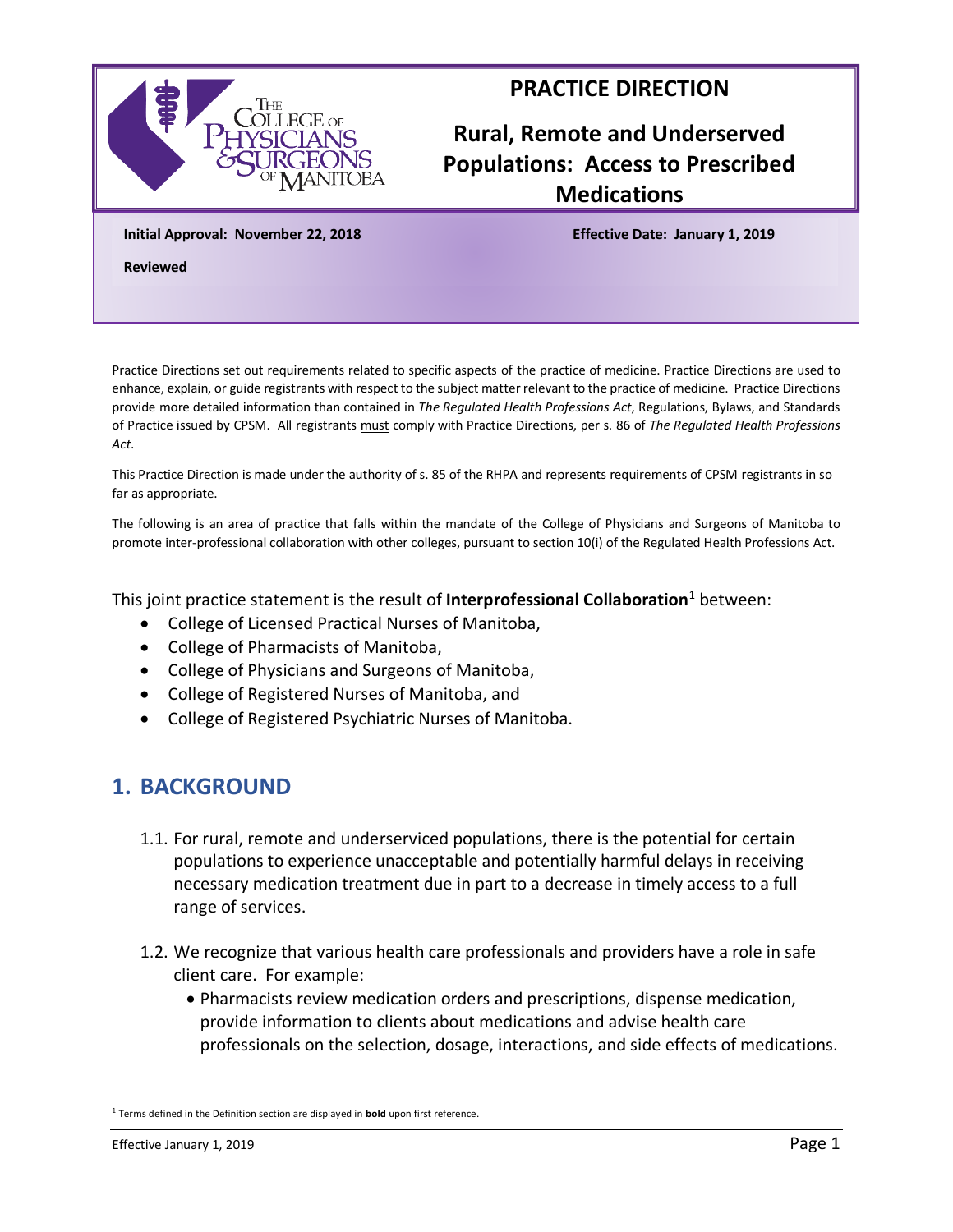- Nurses<sup>2</sup> work autonomously and in collaboration with other care providers to provide client-centred care for people of all ages, which may include medication therapy.
- Prescribers, such as physician and registered nurse (nurse practitioners), utilize competencies to meet standards for safe and effective prescribing.
- 1.3. However, there are times and locations where some or all providers are not accessible to clients. For example, there are times during the provision of health care when prescribed medication is required to treat an immediate client care need and timely pharmacy services are not accessible.
- 1.4. This document is the result of interprofessional collaboration between these regulatory colleges to support safe effective client care in situations where **supplying** medication is necessary to support positive client outcomes.
- 1.5. An interprofessional approach to care provision is the expectation when supplying medications. Where these practice expectations cannot be met, it is incumbent upon the client's team to resolve the practice issues interprofessionally.

### **2. PURPOSE**

2.1 Outline practice expectations to deliver safe, timely treatment when **supplying** medication to a client.

# **3. SCOPE**

- 3.1. These practice expectations apply to health care professionals working with rural, remote or underserviced populations where:
	- There is a client-centered need to provide a short-term supply of medication to a client;
	- The client has a reasonable likelihood of experiencing unacceptable and harmful delays in proper care;
	- A pharmacist is not readily available within the timeframe of the client's health care visit;
	- The facility has safe, appropriate storage requirements for the drug (e.g. refrigeration);

<sup>&</sup>lt;sup>2</sup> In this document, the term nurse refers to licensed practice nurses (LPN), registered psychiatric nurses (RPN) and registered nurses (RN).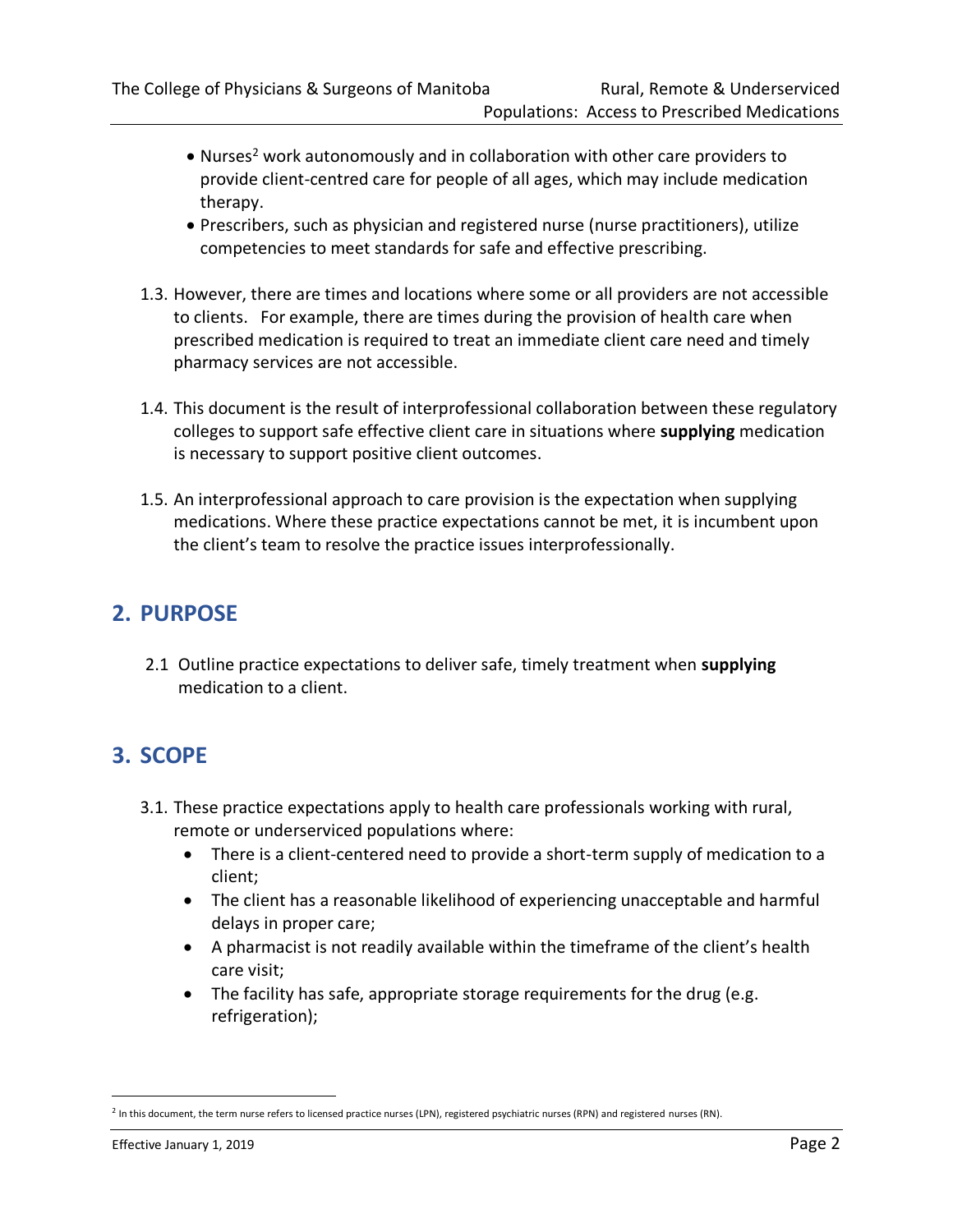- A pharmacist can review the prescribed medications and enter them into the Drug Program Information Network (DPIN) as soon as possible but no later than 2 business days after the supply of the medication has been given; and
- Consultation occurs between nurses (who do not have prescribing authority) and the prescriber prior to supplying drugs covered by the *Controlled Drugs and Substances Act.*
- 3.2. These practice expectations do not include care situations where:
	- A pharmacist is available or accessible to the client;
	- A pharmacist is preferred by the client;
	- Repackaging of the medication is necessary before supplying to the client;
	- Compounding of the medication is necessary before the medication can be provided to the client;
	- A client did not obtain a timely renewal for an ongoing prescription unless it is for an emergent situation where the health care provider determines that there is a greater health risk to the client if they do not receive the medication; or
	- The medication requires an M3P prescription.

## **4. DEFINITIONS**

**Compounding:** mixing ingredients, at least one of which is a drug or vaccine, but does not include reconstituting a drug or vaccine with only water. Compounding does not include preparing medication just prior to administration for a client. Examples of preparing medication, which is not considered to be compounding, include drawing up insulins into the same syringe, putting medications for inhalation therapy into a nebulizer or chamber and stirring oral mouthwash rinses in the same container.

**Dispense:** to provide a drug pursuant to a prescription but does not include the administration of a drug.

**Clinical decision tool:** a document whose purpose is to guide, based on evidence, the assessment, diagnosis or treatment of a client-specific clinical problem.

**Interprofessional collaboration**: A partnership between a team of health care providers and a client in a participatory, collaborative and coordinated approach to shared decision-making around health and social issues.

**M3P**: Manitoba Prescribing Practices Program is a prospective at-source risk management system to minimize drug diversion for Controlled and Narcotic medications and facilitate communication among health care professions, regulatory authorities, and federal, provincial and territorial governments regarding drug utilization issues and information.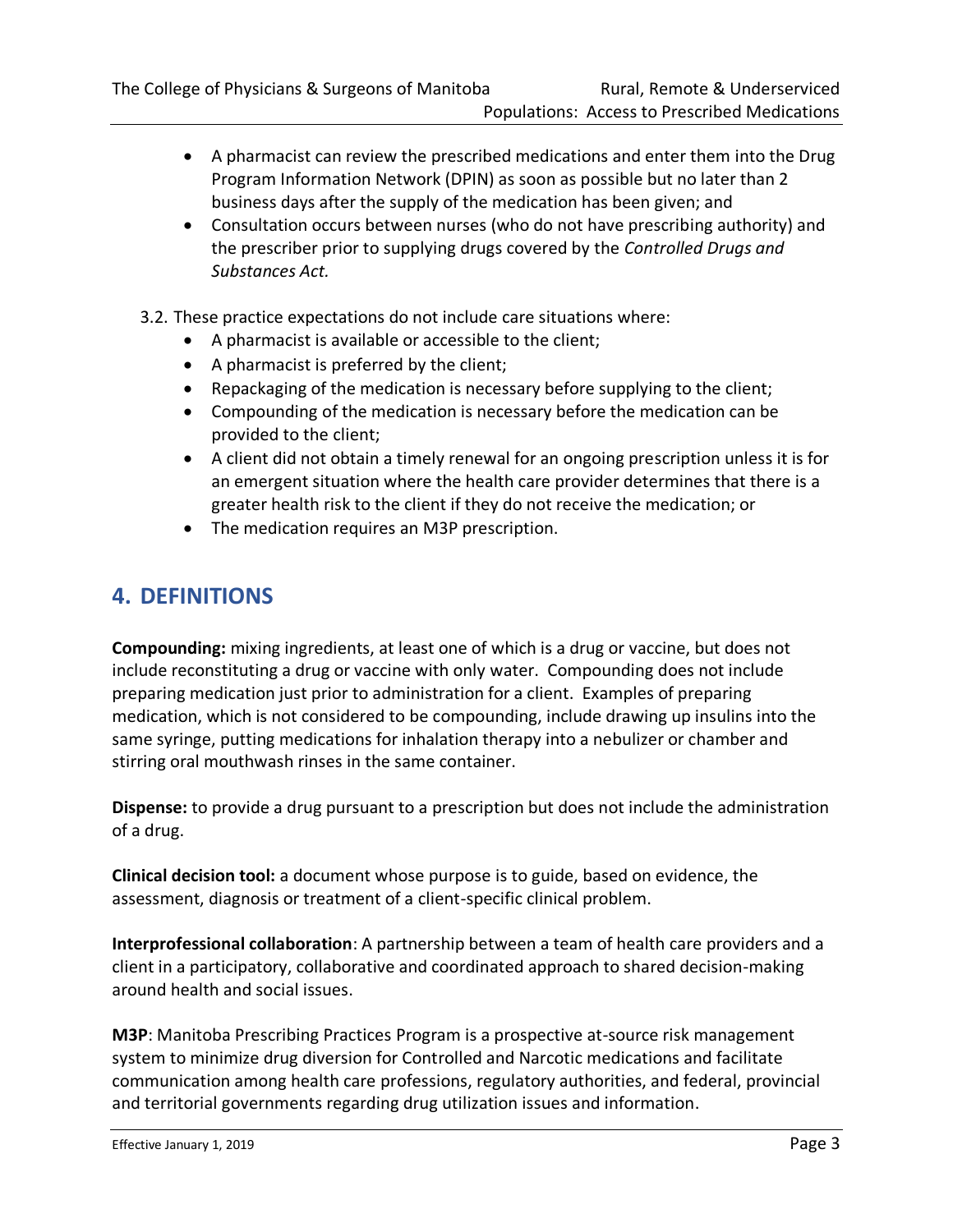**Practitioner:** regulated healthcare professional e.g. licenced practical nurses, pharmacists, physicians, physician assistants, registered nurses, registered nurse (nurse practitioners) and registered psychiatric nurses.

**Prescriber:** Regulated health professional with legislated authority to prescribe.

**Starter packs:** limited supply of pharmacist-prepared, pre-packaged, labelled medications utilized to facilitate a client to start safe, efficient medication therapy while awaiting the balance of the dispensed prescription.

**Supplying**: providing pharmacist-prepared, pre-packaged, labelled medications to a client to take away and administer as per the prescriber's instructions. Supplying does not include medication administration or pharmacist dispensing.

## **5. PRACTICE EXPECTATIONS**

- 5.1. Prescribers, nurses and pharmacists must:
	- 5.1.1. Collaborate/communicate with other health care providers as necessary to meet client-care needs.
	- 5.1.2. Utilize interprofessional collaboration to develop a clinical decision tool<sup>3</sup> which meets the following criteria:
		- Client-centered focus;
		- Evidence-informed practice;
		- Interdisciplinary input;
		- Annual review and evaluation;
		- Indications and contraindications for supplying medications;
		- Indications for consultation;
		- In-scope and out-of-scope provisions; and
		- Employer-approval.
- 5.2. The pharmacist must:
	- 5.2.1. Enter the following information on the medication label before supplying medications to the site:
		- Generic drug name, manufacturer identification, dosage, route and strength (where necessary);
		- Quantity;
		- Direction for use (in accordance with the clinical decision tool if applicable);

 $3$  Clinical decision tools should recognize medication eligibility under the Manitoba Formulary or Non-Insured Health Benefits (NIHB) formulary as there may be a cost associated with the drug of which the client needs to be informed.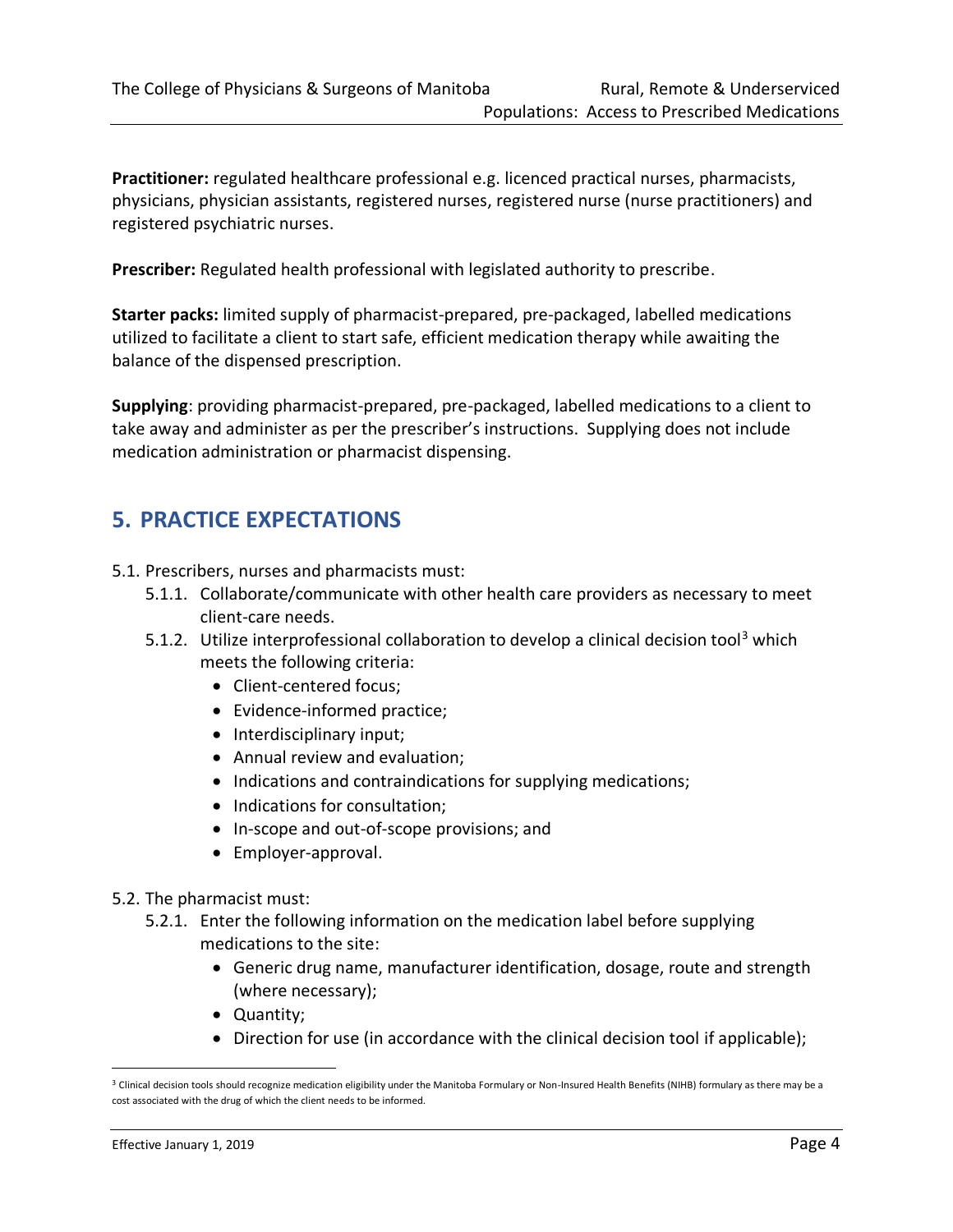- Date the drug was prepared; lot number and expiry date of the drug;
- Pharmacist initials;
- Pharmacy name where medication was packaged;
- Location name, address and phone number where medication was stocked for supplying; and
- Any other information appropriate/specific to the medication (e.g., auxiliary label "take with food").
- 5.2.2. Upon receipt of the prescription:
	- Review the medication order or prescription for client specific care and safety;
	- Enter the medication into DPIN within 2 business days;
	- Notify the nurse when the remainder of the prescribed medication is sent to the client.
- 5.3. The nurse must:
	- 5.3.1. Apply competencies to manage the current client situation including:
		- Use of the clinical decision tool;
		- Review of the client's medical history;
		- Assessment of presenting complaint/concern;
		- Check of the client's current medication list, using DPIN where available;
		- Review of allergies, potential adverse drug reactions and contraindications;
		- Determination of the medications' expiry date;
		- Entry of the client name, prescriber name, date and nurse initials on the medication label;
		- Client teaching;
		- Supplying the starter pack directly to the client (or their representative); and
		- Plan for follow-up care as discussed with the client.
	- 5.3.2. Do an assessment with the client re: supplying medication. Include consideration of:
		- Risk to client's health if the medication is not supplied at that point-of-care;
		- Wait time for the prescription pick up or delivery including impact of distance, extreme weather and/or other unusual factors; and
		- Potential adverse effects of the medication.
	- 5.3.3. Document as per applicable standards. Documentation must also include date, drug name, strength, dose, lot number, quantity supplied, length of medication therapy, and client instructions.
	- 5.3.4. Notify the prescriber and pharmacist of starter pack supplied including date, drug name, strength, dose, lot number, quantity supplied, length of medication therapy, client instructions, and nurse signature and title.
- 5.4. The prescriber must:
	- 5.4.1. Meet necessary standards in prescribing.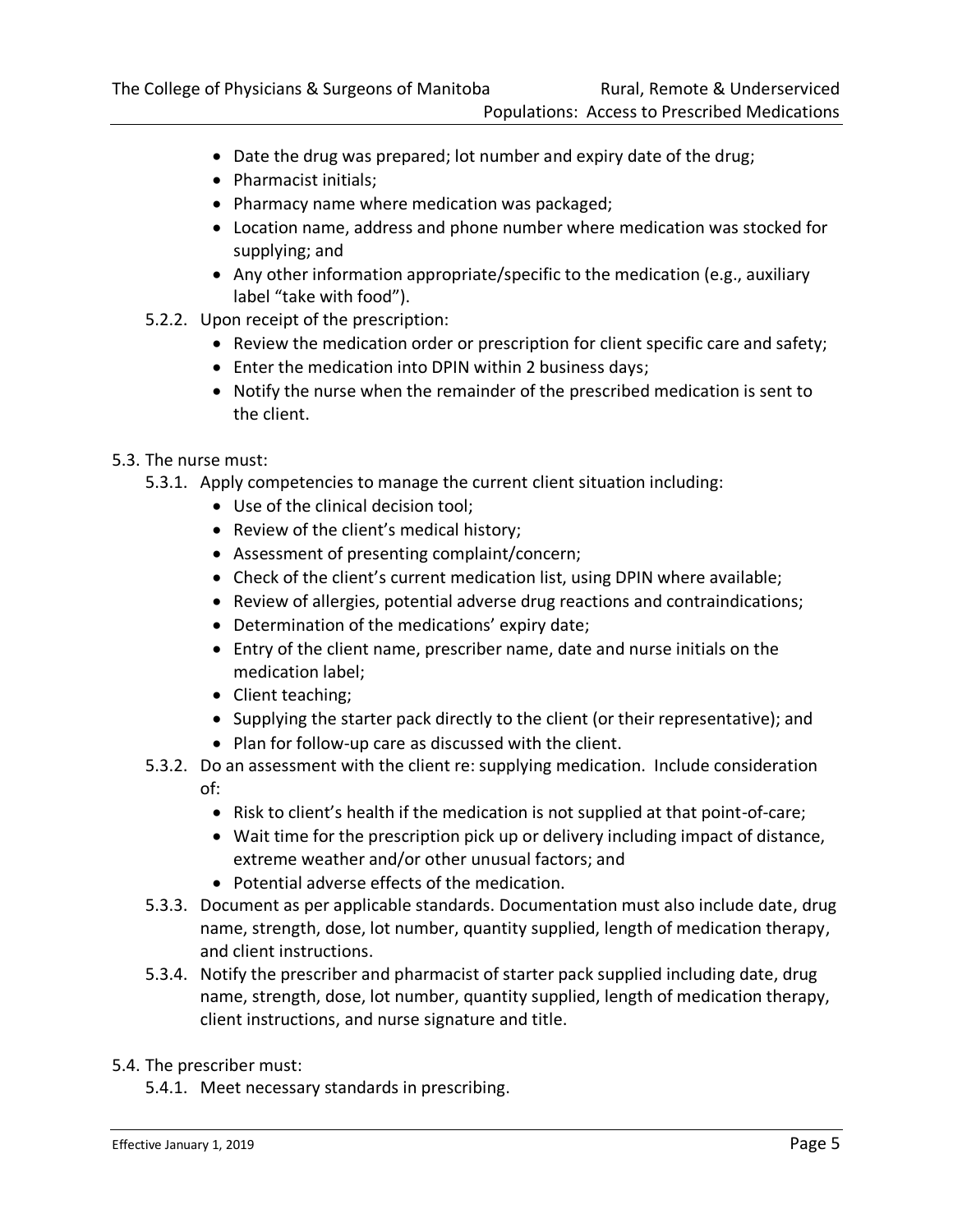5.4.2. Sign and send prescription to the pharmacy within 24 hours.

### **6. RESOURCES**

Canadian Interprofessional Health Collaborative A National Interprofessional Competency Framework

College of Licensed Practical Nurses of Manitoba Code of Ethics for Licensed Practical Nurses Standards of Practice for Licensed Practical Nurses

College of Pharmacists of Manitoba Prescribing Authority Table Electronic Transmission of Prescriptions Facsimile Transmission of Prescriptions

College of Registered Nurses of Manitoba Code of Ethics for Registered Nurses Standards of Practice for Registered Nurses

College of Registered Psychiatric Nurses of Manitoba Code of Ethics and Standards of Psychiatric Nursing Practice

Government of Manitoba Drug Programs Information Network (DPIN)

#### Institute of Safe Medication Practices Canada

[http://www.hc-sc.gc.ca/dhp-mps/pubs/medeff/\\_guide/2016-label-package-practices](http://www.hc-sc.gc.ca/dhp-mps/pubs/medeff/_guide/2016-label-package-practices-pratiques-etiquetage-emballage-rx/index-eng.php#a1)[pratiques-etiquetage-emballage-rx/index-eng.php#a1](http://www.hc-sc.gc.ca/dhp-mps/pubs/medeff/_guide/2016-label-package-practices-pratiques-etiquetage-emballage-rx/index-eng.php#a1)

#### National Association for Pharmacy Regulatory Authorities (NAPRA) <http://napra.ca/>